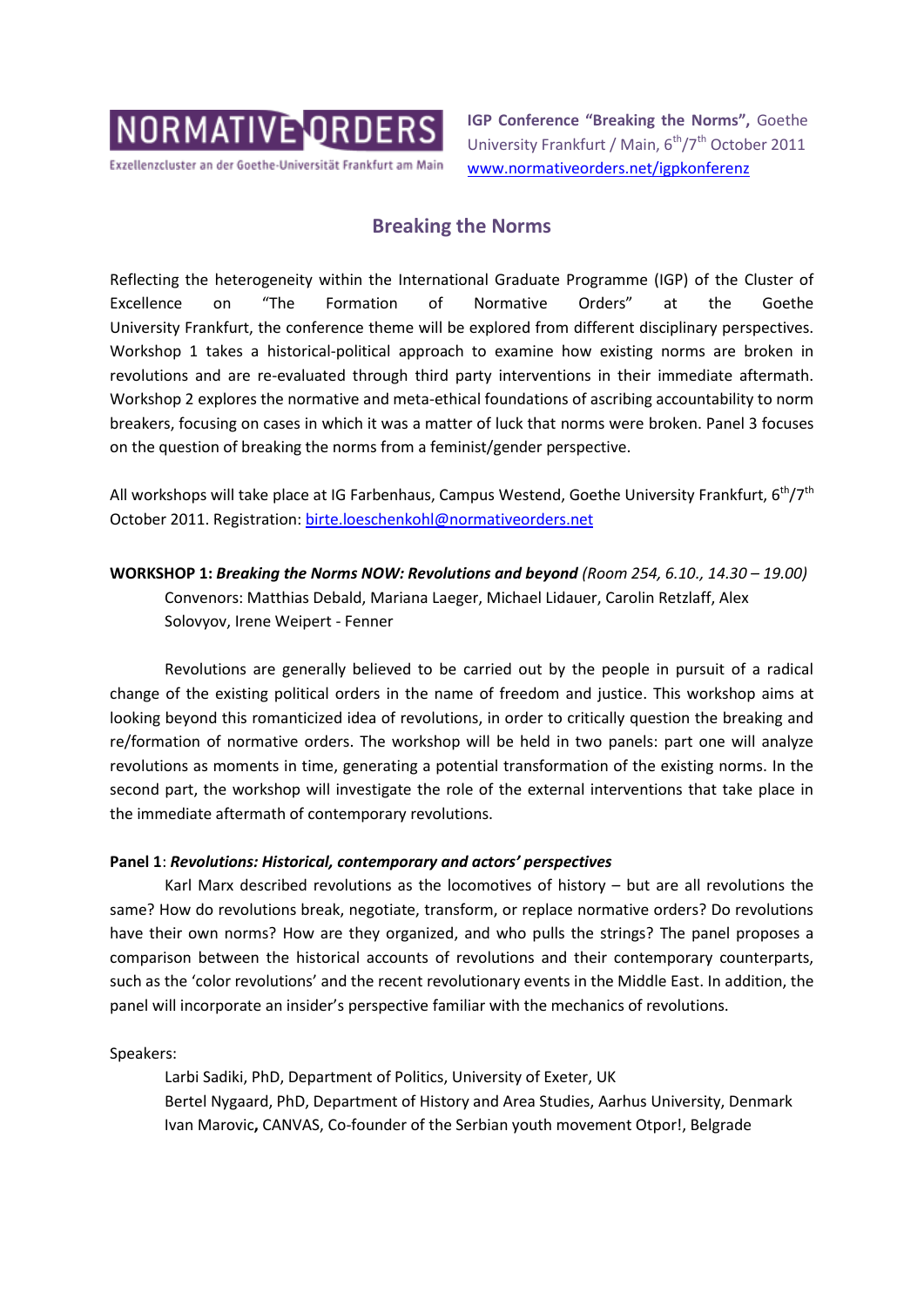#### **Panel 2:** *Revolution – and what's next? The role of external actors in the making of new orders*

As soon as the streets are empty, meeting rooms fill with "international experts", who discuss issues of public security, governmental reform, and civil society participation with local stakeholders. International organizations provide assistance to re-write constitutions, amend legal frameworks, and organize elections. This panel invites different positions on the immediate interventions after revolutions in order to ask: Which norms are transferred after revolutions? How adaptable are the norms promoted by international actors? And who owns the process?

### Speakers:

Gilles Saphy, Senior Independent Election Expert, Frankfurt/ Main

Dr. Thomas Markert, Secretary of the Venice Commission of the Council of Europe, Strasbourg

Dr. Armin Rabitsch, Senior Election Advisor, OSCE Office for Democratic Institutions and Human Rights (ODIHR), Warsaw

#### **WORKSHOP 2:** *Moral Luck als Testfeld der Metaethik*

*(Room 454, 6.10., 14.00 – 18.30 & 7.10., 09.30 – 13.30)* Convenors: Martin Ebeling, Agnieszka Kochanowicz, Michael Münch

If we blame an agent for breaking a norm, we presuppose that the agent was responsible for his actions. Usually, we take people to be responsible for things under their control. Cases of moral luck, however, contradict this assumption. Their main characteristic is their ability to show that we blame and praise agents for features beyond their control. The central question in the moral luck debate, therefore, is under what conditions praise and blame are legitimate. The panel adds a new perspective to this debate, as it is mainly concerned with the meta-ethical background assumptions of the Moral Luck debate. Can these background assumptions illuminate how we should understand Moral Luck cases? Can Moral Luck cases indicate the advantages and disadvantages of meta-ethical positions?

Speakers:

Dr. Michael Kühler, Center for Advanced Studies in Bioethics, University of Münster Gerbert Faure, Katholieke Universiteit Leuven, Belgium PD Dr. Julius Schälike, Department of Philosophy, University of Konstanz

Dr. Katharina Bauer, Ruhr-Universiy Bochum Dr. Mario Brandhorst, Department of Philosophy, University of Bielefeld Prof. Dr. Jens Timmermann, School of Philosophical, Anthropological, and Film Studies, University of St Andrews